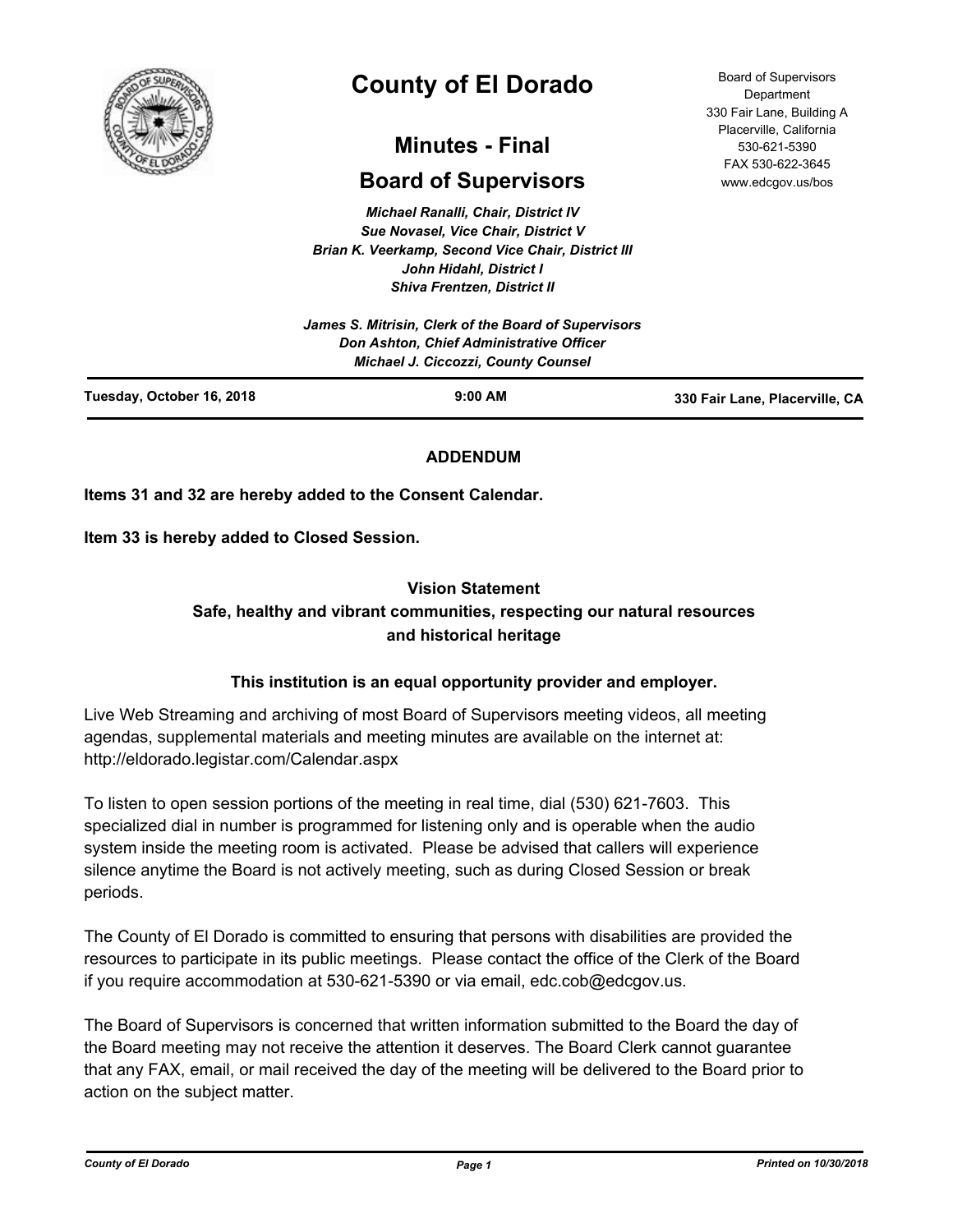The Board meets simultaneously as the Board of Supervisors and the Board of Directors of the Air Quality Management District, In-Home Supportive Services, Public Housing Authority, Redevelopment Agency and other Special Districts.

For Purposes of the Brown Act § 54954.2 (a), the numbered items on this Agenda give a brief description of each item of business to be transacted or discussed. Recommendations of the staff, as shown, do not prevent the Board from taking other action.

Materials related to an item on this Agenda submitted to the Board of Supervisors after distribution of the agenda packet are available for inspection during normal business hours in the public viewing packet located in Building A, 330 Fair Lane, Placerville or in the Board Clerk's Office located at the same address. Such documents are also available on the Board of Supervisors' Meeting Agenda webpage subject to staff's ability to post the documents before the meeting.

## **PROTOCOLS FOR PUBLIC COMMENT**

Public comment will be received at designated periods as called by the Board Chair.

Public comment on items scheduled for Closed Session will be received before the Board recesses to Closed Session.

Except with the consent of the Board, individuals shall be allowed to speak to an item only once.

On December 5, 2017 the Board adopted the following protocol relative to public comment periods:

Time for public input will be provided at every Board of Supervisors meeting. Individuals will have three minutes to address the Board. Individuals authorized by organizations will have three minutes to present organizational positions and perspectives and may request additional time, up to five minutes. At the discretion of the Board, time to speak by any individual may be modified.

A total of 20 minutes will be allocated for public comment during Open Forum and for each agenda item to be discussed. Public comment on certain agenda items designated and approved by the Board may be treated differently with specific time limits per speaker or a limit on the total amount of time designated for public comment. It is the intent of the Board that quasi-judicial matters have additional flexibility depending upon the nature of the issue.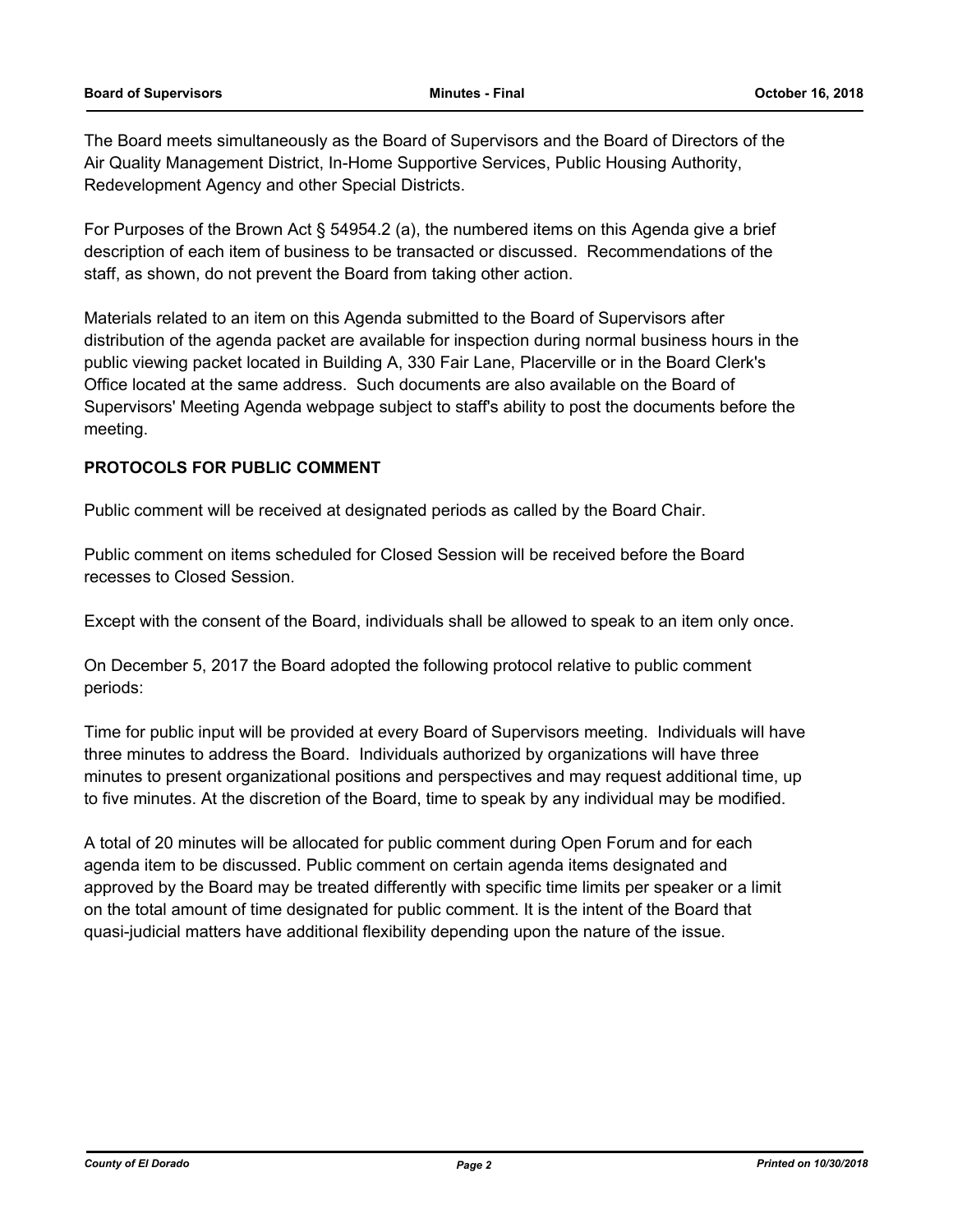Individual Board members may ask clarifying questions but will not engage in substantive dialogue with persons providing input to the Board.

If a person providing input to the Board creates a disruption by refusing to follow Board guidelines, the Chair of the Board may take the following actions.

Step 1. Request the person adhere to Board guidelines. If the person refuses, the Chair may ask the Clerk to turn off the speaker's microphone.

Step 2. If the disruption continues, the Chair may order a recess of the Board meeting.

Step 3. If the disruption continues, the Chair may order the removal of the person from the Board meeting.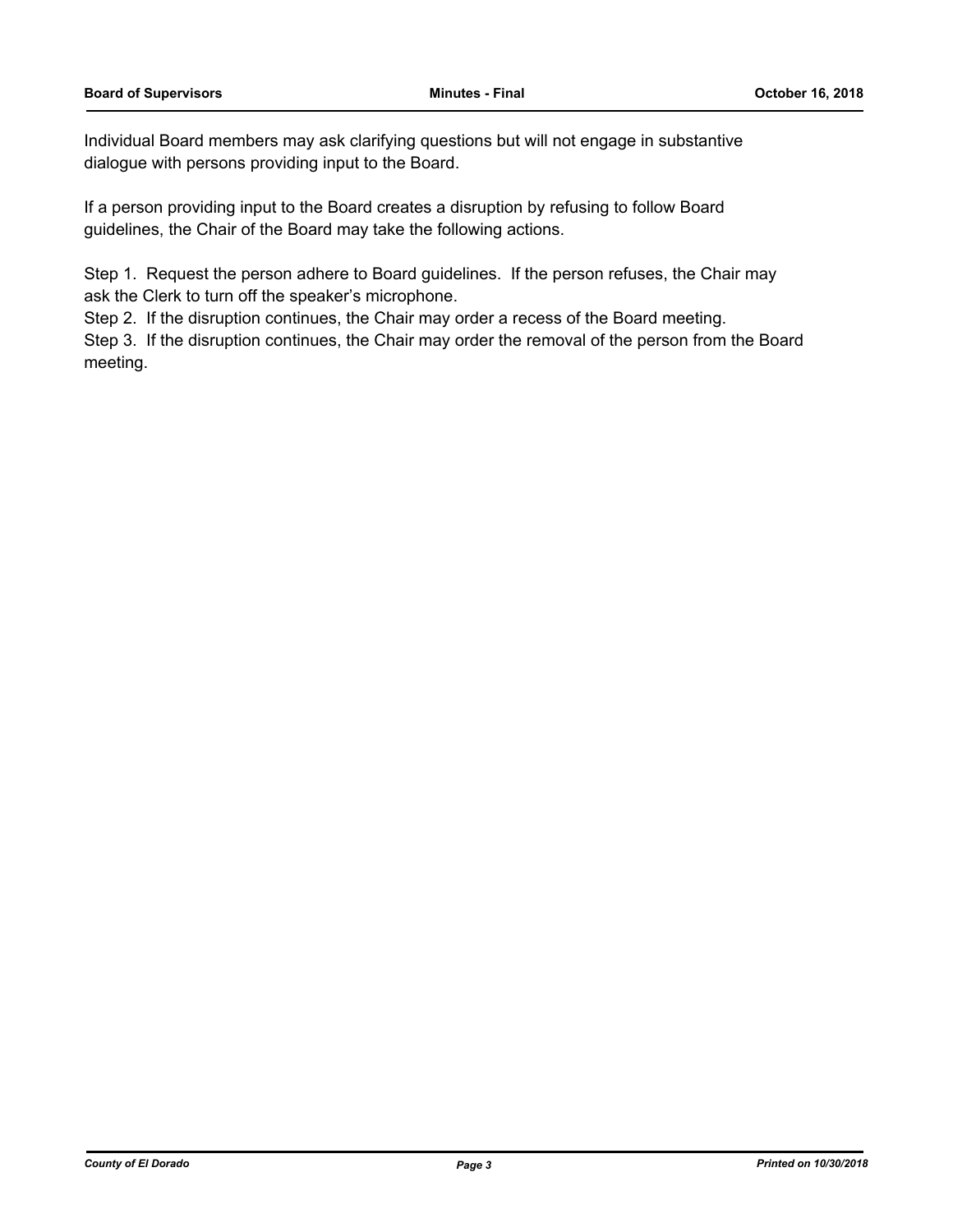## **9:01 A.M. - CALLED TO ORDER**

Present: 5 - Supervisor Veerkamp, Supervisor Frentzen, Supervisor Ranalli, Supervisor Novasel and Supervisor Hidahl

### **INVOCATION AND PLEDGE OF ALLEGIANCE TO THE FLAG**

**Chaplain Lloyd Ogen of the Sierra Chaplaincy gave the Invocation. Supervisor Hidahl led the Pledge of Allegiance to the Flag.**

#### **ADOPTION OF THE AGENDA AND APPROVAL OF CONSENT CALENDAR**

**A motion was made by Supervisor Frentzen, seconded by Supervisor Veerkamp to Adopt the Agenda and Approve the Consent Calendar with the following change:**

**Pull item 32 for discussion.**

**Yes:** 5 - Veerkamp, Frentzen, Ranalli, Novasel and Hidahl

The Board may make any necessary additions, deletions or corrections to the agenda including moving items to or from the Consent Calendar and adopt the agenda and the Consent Calendar with one single vote. A Board member may request an item be removed from the Consent Calendar for discussion and separate Board action. At the appropriate time as called by the Board Chair, members of the public may make a comment on matters on the Consent Calendar prior to Board action.

## **OPEN FORUM**

*Public Comment: K. Kniffen, M. Lane*

#### [18-1663](http://eldorado.legistar.com/gateway.aspx?m=l&id=/matter.aspx?key=25014) **OPEN FORUM (See Attachment)**

Open Forum is an opportunity for members of the public to address the Board of Supervisors on subject matter that is not on their meeting agenda and within their jurisdiction. Public comments during Open Forum are limited to three minutes per person. Individuals authorized by organizations will have three minutes to present organizational positions and perspectives and may request additional time, up to five minutes. The total amount of time reserved for Open Forum is 20 Minutes.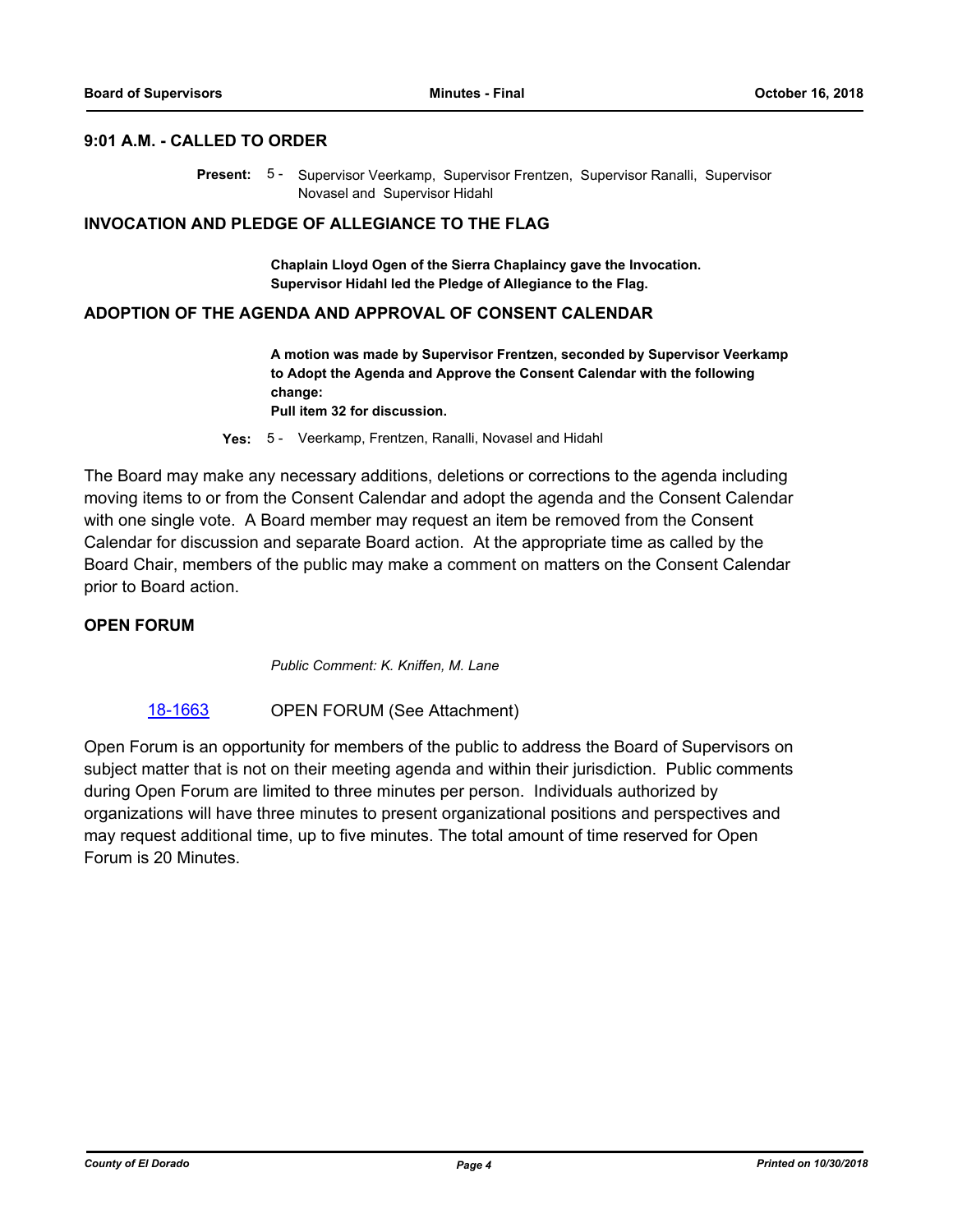## **CONSENT CALENDAR**

**1.** [18-1599](http://eldorado.legistar.com/gateway.aspx?m=l&id=/matter.aspx?key=24950) Clerk of the Board recommending the Board approve the Minutes from the regular meeting of the Board on October 9, 2018.

**This matter was Approved on the Consent Calendar.**

## **GENERAL GOVERNMENT - CONSENT ITEMS**

**2.** [18-1596](http://eldorado.legistar.com/gateway.aspx?m=l&id=/matter.aspx?key=24947) Auditor-Controller recommending the Board consider the following: 1) Authorize the Auditor-Controller to negotiate and execute all necessary contracts related to the proposed public services community facilities district formation and financing requested by Lennar Homes of California and Lennar Winncrest, LLC (the "Developer") for certain subdivisions in the recently formed "Bass Lake Hills " facilities CFD after each agreement has been approved by County Counsel and Risk Management; specifically, Jones Hall (CFD Special Counsel), and NBS Government Finance Group (NBS/GFG) (Special Tax Consultant); and other consultants, as needed;

> 2) Authorize the Auditor-Controller to execute the Deposit and Reimbursement Agreement between El Dorado County and the Developer upon final approval by County Counsel and Risk Management; and

> 3) Authorize the Auditor-Controller to work with the Assessment & Community Facilities District Screening Committee members and contracted consultants to consider the Developer's request to begin the proceedings of forming and financing a new Mello Roos District to pay for public services (no bonds).

> **FUNDING:** Initial funding from the developer, to be reimbursed by special tax collections.

**This matter was Approved on the Consent Calendar.**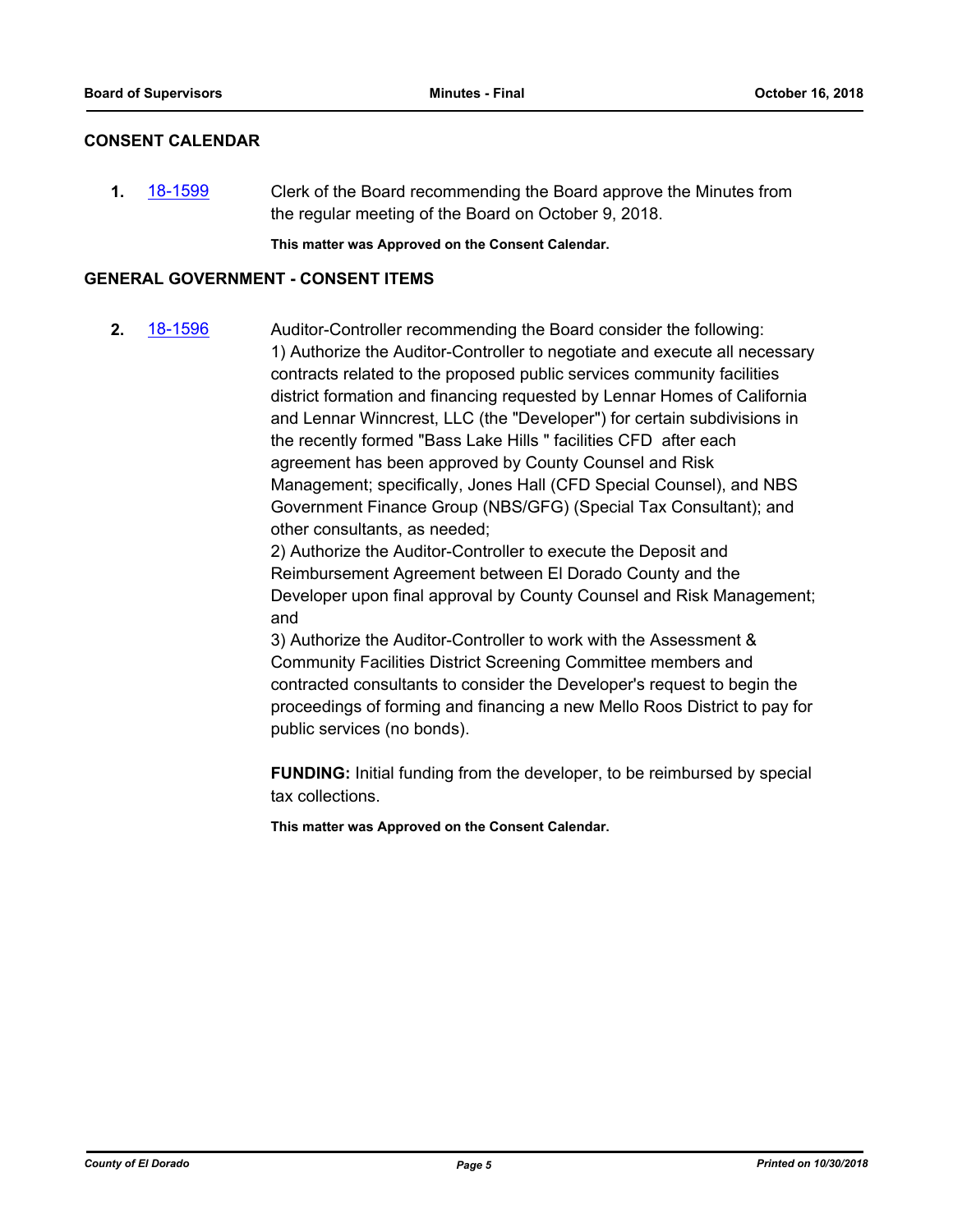**3.** [18-1493](http://eldorado.legistar.com/gateway.aspx?m=l&id=/matter.aspx?key=24844) Chief Administrative Office, Facilities Division and Department of Transportation recommending the Board take the following actions related to the Certified Final Environmental Impact Report for the Public Safety Facility Project: 1) Approve the Addendum, which focuses on roadway improvements and signalization planned for the intersections of Missouri Flat Road/Industrial Drive and Missouri Flat Road/Enterprise Drive, to the Certified Environmental Impact Report adopted by the Board of Supervisors on March 8, 2016 for the Public Safety Facility Project; and

> 2) Approve the Public Safety Facility Project as revised in the Addendum to the Certified Environmental Impact Report.

**FUNDING:** Roadway Improvements: Tribe Funds (46%), General Fund/Discretionary - Contribution from the Sheriff's Department (27%), Accumulative Capital Outlay Fund (16%), and Traffic Impact Mitigation Fees - Zones 1-7 (11%). (Local Funds)

**This matter was Approved on the Consent Calendar.**

**4.** [18-1573](http://eldorado.legistar.com/gateway.aspx?m=l&id=/matter.aspx?key=24924) Department of Human Resources recommending the Board order the Auditor-Controller to disburse \$48,363.82, which includes an assignment fee of \$1,400.00, from the Risk Management Fund to Structured Assignments, Inc., on behalf of employee E. K., in settlement of a grievance regarding future retirement benefits.

**FUNDING:** Risk Management General Liability Fund.

**This matter was Approved on the Consent Calendar.**

**5.** [16-0305](http://eldorado.legistar.com/gateway.aspx?m=l&id=/matter.aspx?key=20961) Supervisor Ranalli recommending the Board find that a state of emergency continues to exist in El Dorado County as a result of unprecedented tree mortality due to drought conditions and related bark beetle infestations. (Cont. 10/09/18, Item 9)

**This matter was Approved on the Consent Calendar.**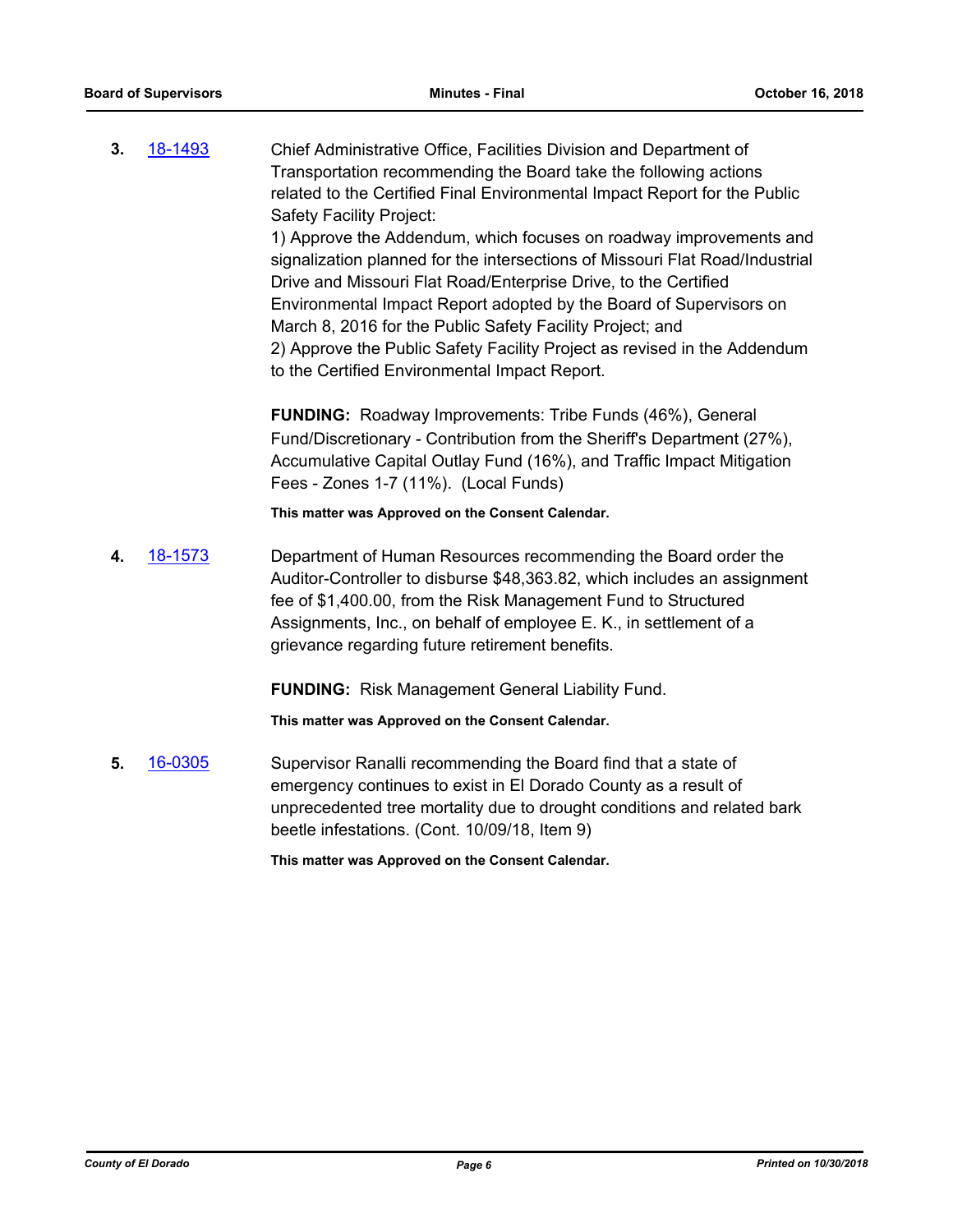## **HEALTH AND HUMAN SERVICES - CONSENT ITEMS**

**6.** [18-1522](http://eldorado.legistar.com/gateway.aspx?m=l&id=/matter.aspx?key=24873) Health and Human Services Agency recommending the Board: 1) Adopt and authorize the Chair to sign Resolution **221-2018**, which delegates authority to the Director of the Health and Human Services Agency to execute any agreement, amendment or other document resulting from the California Emergency Solutions and Housing Program Notice of Funding Availability application; 2) Designate the Health and Human Services Agency as the Administrative Entity for purposes of this grant opportunity; and 3) Delegate authority to the HHSA Chief Fiscal Officer and Assistant Director of Administration and Finance to execute any financial or programmatic documents, as needed.

> **FUNDING:** State and Federal Funding, specifically the California Emergency Solutions and Housing Program.

**This matter was Approved and Resolution 221-2018 was Adopted upon Approval of the Consent Calendar.**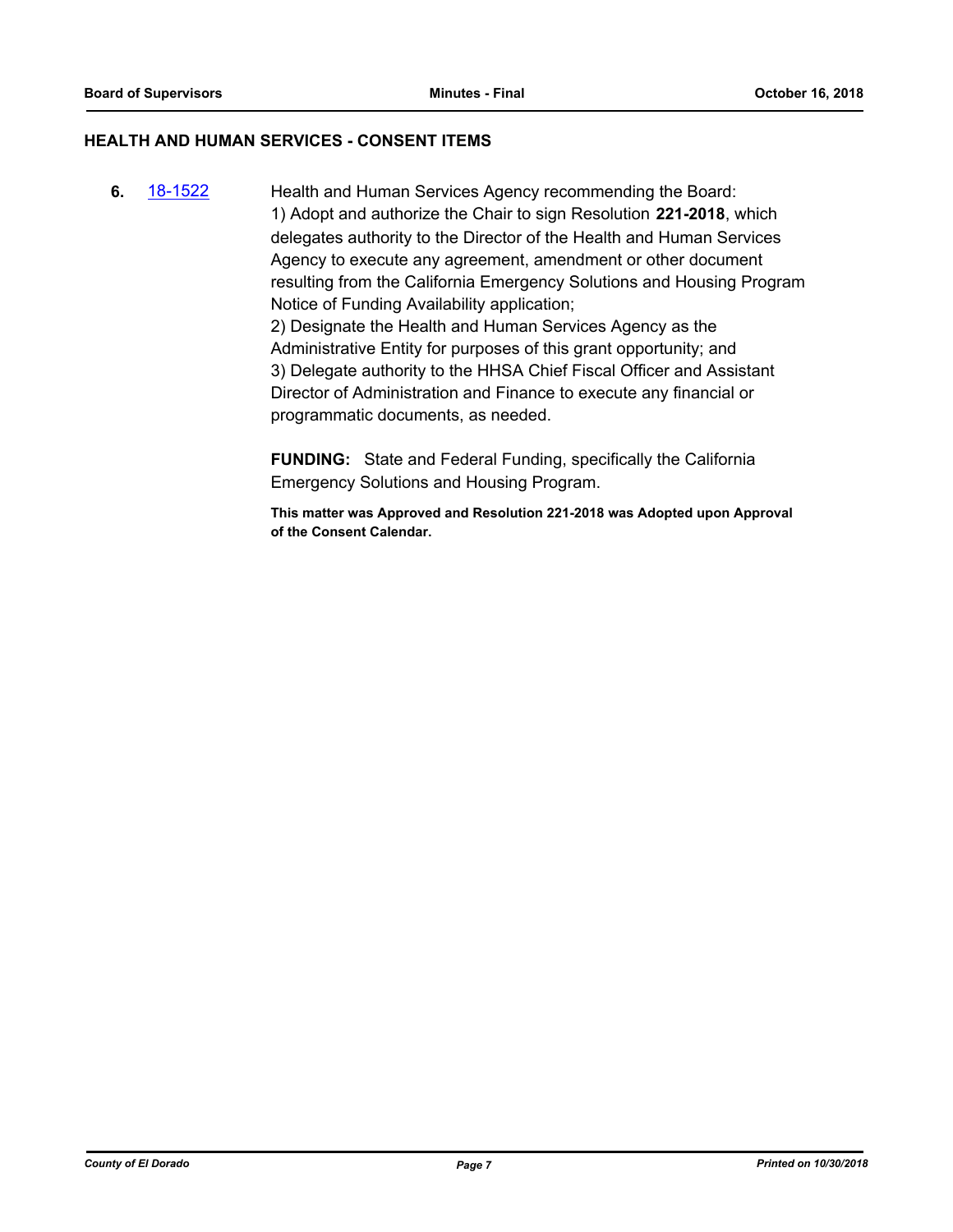#### **LAND USE AND DEVELOPMENT - CONSENT ITEMS**

**7.** [18-1107](http://eldorado.legistar.com/gateway.aspx?m=l&id=/matter.aspx?key=24457) Community Development Services, Environmental Management Department, recommending the Board consider the following: 1) Accept a grant award funded through the State of California, Department of Resources Recycling and Recovery, Household Hazardous Waste Grant Program, Fiscal Year 2018-19, in the amount of \$34,771, for the term of upon award and acceptance of funds through September 30, 2021; and

2) Delegate authority to the Environmental Management Department Director, or designee, to execute the Grant Agreement and all grant related documents, including, but not limited to, amendments, requests for payment, reports, and all associated documents necessary to secure and expend the funds for the purpose of implementing the Household Hazardous Waste Grant Program if the documents do not affect the amount or term.

**FUNDING:** Non-General Fund / State of California, Department of Resources Recycling and Recovery, Household Hazardous Waste Discretionary Grant, Fiscal Year 2018-19 funds.

**This matter was Approved on the Consent Calendar.**

**8.** [18-1155](http://eldorado.legistar.com/gateway.aspx?m=l&id=/matter.aspx?key=24505) Community Development Services, Department of Transportation, recommending the Board:

> 1) Approve and authorize the Chair to sign Agreement for Services 3167 with Nichols Consulting Engineers, Chtd., in the not-to-exceed amount of \$215,496.98 to provide environmental and geotechnical support services for the San Bernardino Class 1 Bike Path Project, CIP 95117, for a term commencing upon execution by both parties and expiring upon completion of the design phase of the project; and 2) Make findings in accordance with Section 3.13.030 of the County Ordinance that it is more economical and feasible to engage an independent contractor for environmental and geotechnical support services.

**FUNDING:** Tahoe Regional Planning Agency Air Quality Mitigation Funds (6%), Congestion Mitigation and Air Quality Program (25%), Surface Transportation Block Grant (69%). (Local and Federal Funds)

**This matter was Approved on the Consent Calendar.**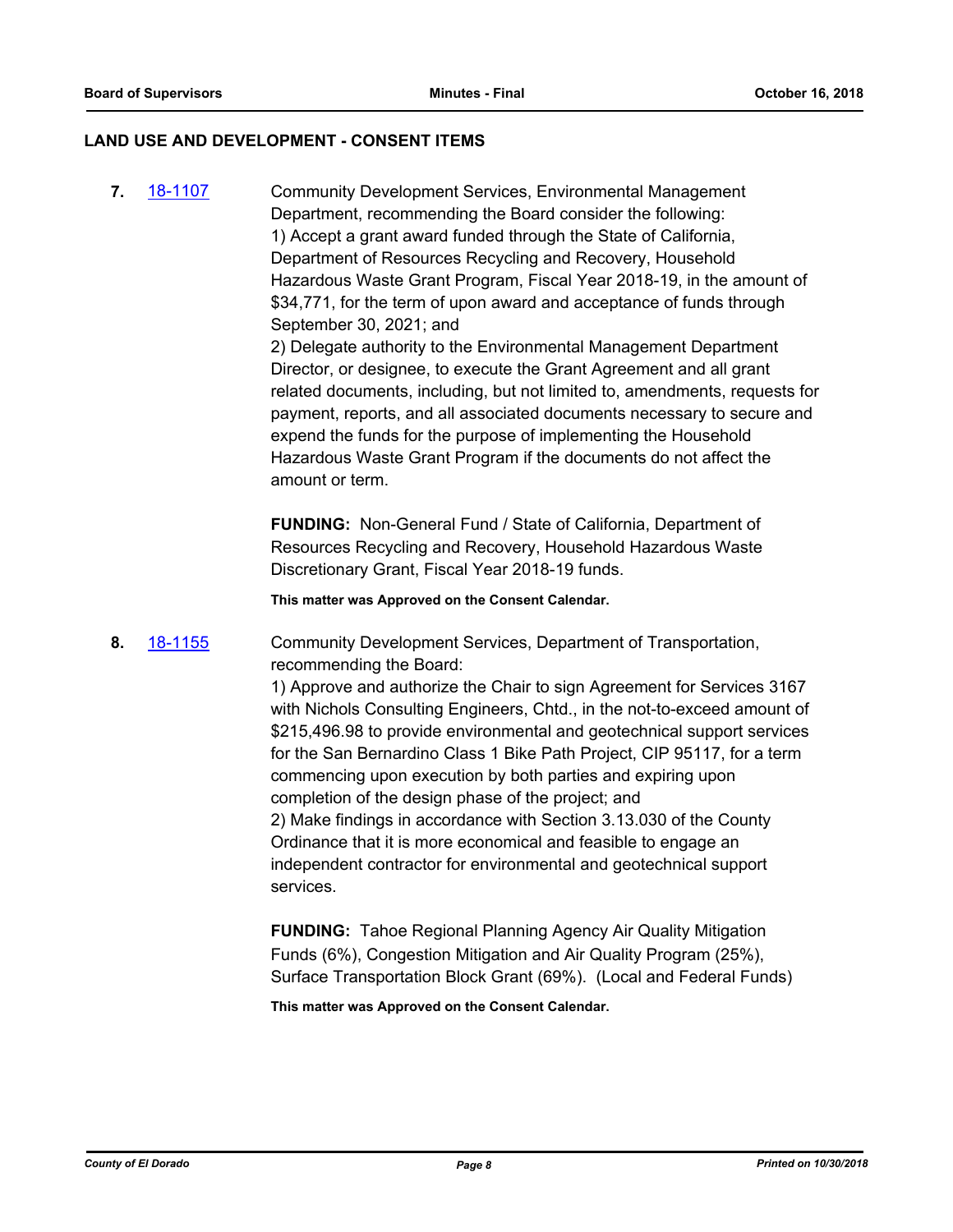**9.** [18-1511](http://eldorado.legistar.com/gateway.aspx?m=l&id=/matter.aspx?key=24862) Community Development Services, Department of Transportation, recommending the Board approve the following: 1) Award Bid 19-745-016 for the purchase of Plant Mix Asphalt Concrete for the East Slope to the low qualified bidders, Tahoe Asphalt of South Lake Tahoe, CA as the primary supplier and Bing Materials of Minden ,

> NV as the secondary supplier; 2) Authorize the Purchasing Agent to issue two purchase contracts in the total amount of \$675,000.00, one to Tahoe Asphalt in the amount of \$495,000.00 as the primary supplier, and one to Bing Materials in the amount of \$180,000.00 for a thirty-six month (36-month) award period following Board approval; and

3) Authorize the Purchasing Agent to increase the purchase contract on an "as needed" basis during the awarded period as long as funding is available within the requesting department's budget.

**FUNDING:** Non-General Funding and Road Fund Discretionary Funds. (Tribe Funds)

**This matter was Approved on the Consent Calendar.**

**10.** [18-1548](http://eldorado.legistar.com/gateway.aspx?m=l&id=/matter.aspx?key=24899) Community Development Services, Department of Transportation, recommending the Board authorize the Department of Transportation to enter into negotiations with the owner(s), or their designated representative, of APNs 327-270-43, 327-270-46, 327-270-50, 051-250-51, and 051-250-54 located in Diamond Springs, acquisitions are necessary for the Diamond Springs Parkway - Phase 1B Project, and appoint Kyle Lassner, Right of Way Supervisor, as the real estate negotiator on behalf of the County.

> **FUNDING:** Local Tribe Funds (18%), Utility Agencies (13%), Traffic Impact Mitigation Fees (36%), Master Circulation and Funding Plan (32%), and Road Fund (<1%). (Local Funds)

**This matter was Approved on the Consent Calendar.**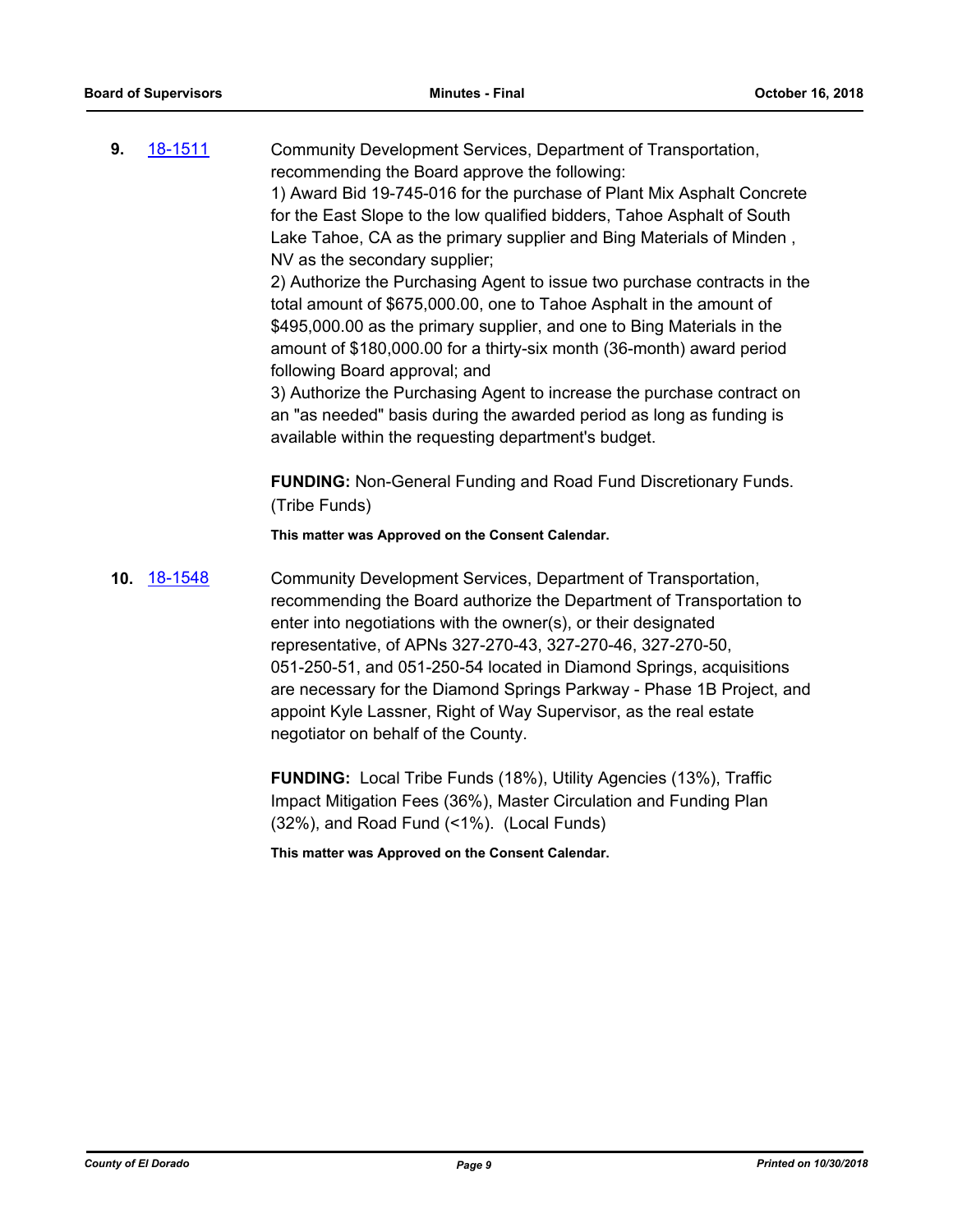**11.** [18-1503](http://eldorado.legistar.com/gateway.aspx?m=l&id=/matter.aspx?key=24854) Community Development Services, Department of Transportation, recommending the Board approve the following: 1) Award Bid 19-288-010 for the purchase of High Performance Cold Patch Mix for the West Slope of El Dorado County to the sole qualified bidder, Syar Industries of Napa, CA; 2) Authorize the Purchasing Agent to issue a contract purchase order in the amount of \$150,000 for a thirty-six month (36-month) period following Board approval; and 3) Authorize the Purchasing Agent to increase the contract purchase order on an "as needed" basis during the awarded period as long as funding is available within the requesting department's budget.

**FUNDING:** Road Fund Discretionary.

**This matter was Approved on the Consent Calendar.**

**12.** [18-1516](http://eldorado.legistar.com/gateway.aspx?m=l&id=/matter.aspx?key=24867) Surveyor's Office recommending the Board adopt and authorize the Chair to sign Resolution **219-2018** for Abandonment of Easement 18-011 to abandon a portion of the Public Utility Easements established on Lots 156, 157 and 158 of "The Summit Unit No. 2", recorded at Book H of Subdivisions at Page 26, and reflected on Parcel 2 recorded in Book 46 of Parcel Maps at page 44 and further identified as Assessor's Parcel 110-312-31.

**Resolution 219-2018 was Adopted upon Approval of the Consent Calendar.**

**13.** [18-1517](http://eldorado.legistar.com/gateway.aspx?m=l&id=/matter.aspx?key=24868) Surveyor's Office recommending the Board adopt and authorize the Chair to sign Resolution **220-2018** for Abandonment of Easement SV18-0001 to abandon a Public Utility Easement on Lot 283 of "Stonegate Village Unit No. 4", recorded at Book G of Subdivisions at Page 50, identified as Assessor's Parcel 125-383-16.

**Resolution 220-2018 was Adopted upon Approval of the Consent Calendar.**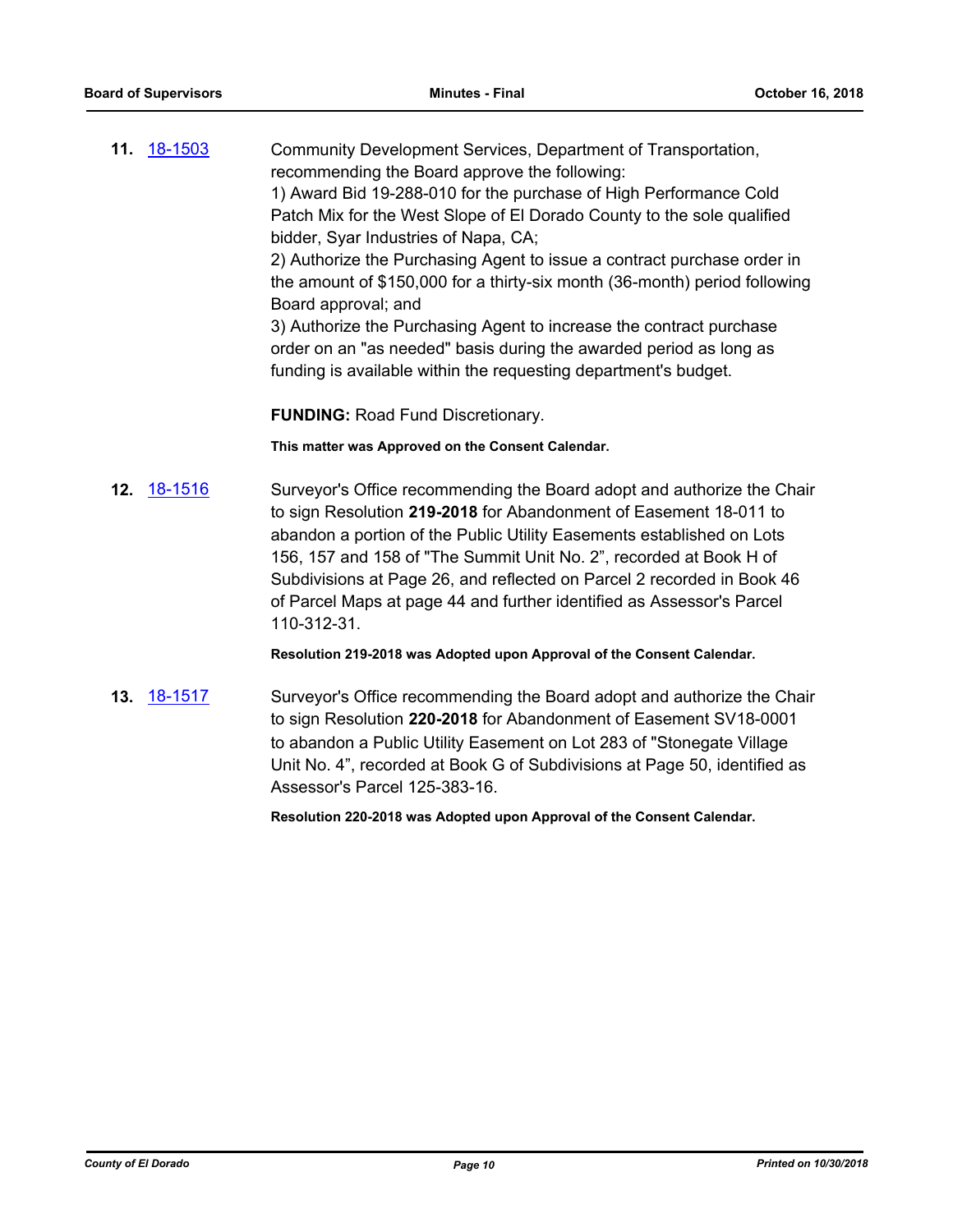#### **LAW AND JUSTICE - CONSENT ITEMS**

**14.** [18-0900](http://eldorado.legistar.com/gateway.aspx?m=l&id=/matter.aspx?key=24248) District Attorney recommending the Board consider the following: 1) Approve and authorize the acceptance of a grant award in the amount of \$270,060 from the California's Governor's Office of Emergency Services for the Violence Against Women Vertical Prosecution Program for the period of July 1, 2018 - June 30, 2019;

> 2) Approve and authorize the Chair to sign the Certification of Assurance of Compliance Violence Against Women Act;

3) Authorize the District Attorney to execute the Grant Award Agreement and required documents, including any extensions or amendments thereof which do not increase the net county costs;

4) Approve and authorize the Chair to sign a budget transfer increasing revenue and expense appropriations;

5) Adopt and authorize the Chair to sign Personnel Allocation Resolution **222-2018**, thereby amending the current authorized personnel allocation to increase the Deputy District Attorney allocation by 1.0 Limited-Term full time equivalent for the period of October 16, 2018 - June 30, 2021, or as long as the funding lasts; and

6) Approve and authorize the Purchasing Agent to execute Agreement 3370, in the amount of \$73,200 annually, with the Center for Violence Free Relationships to provide one full-time Victim Advocate to the grant program.

**FUNDING:** California Governor's Office of Emergency Services Violence Against Women Act Services\*Training\*Officers\*Prosecutors Formula Grant Program Funds.

**This matter was Approved and Resolution 222-2018 was Adopted upon Approval of the Consent Calendar.**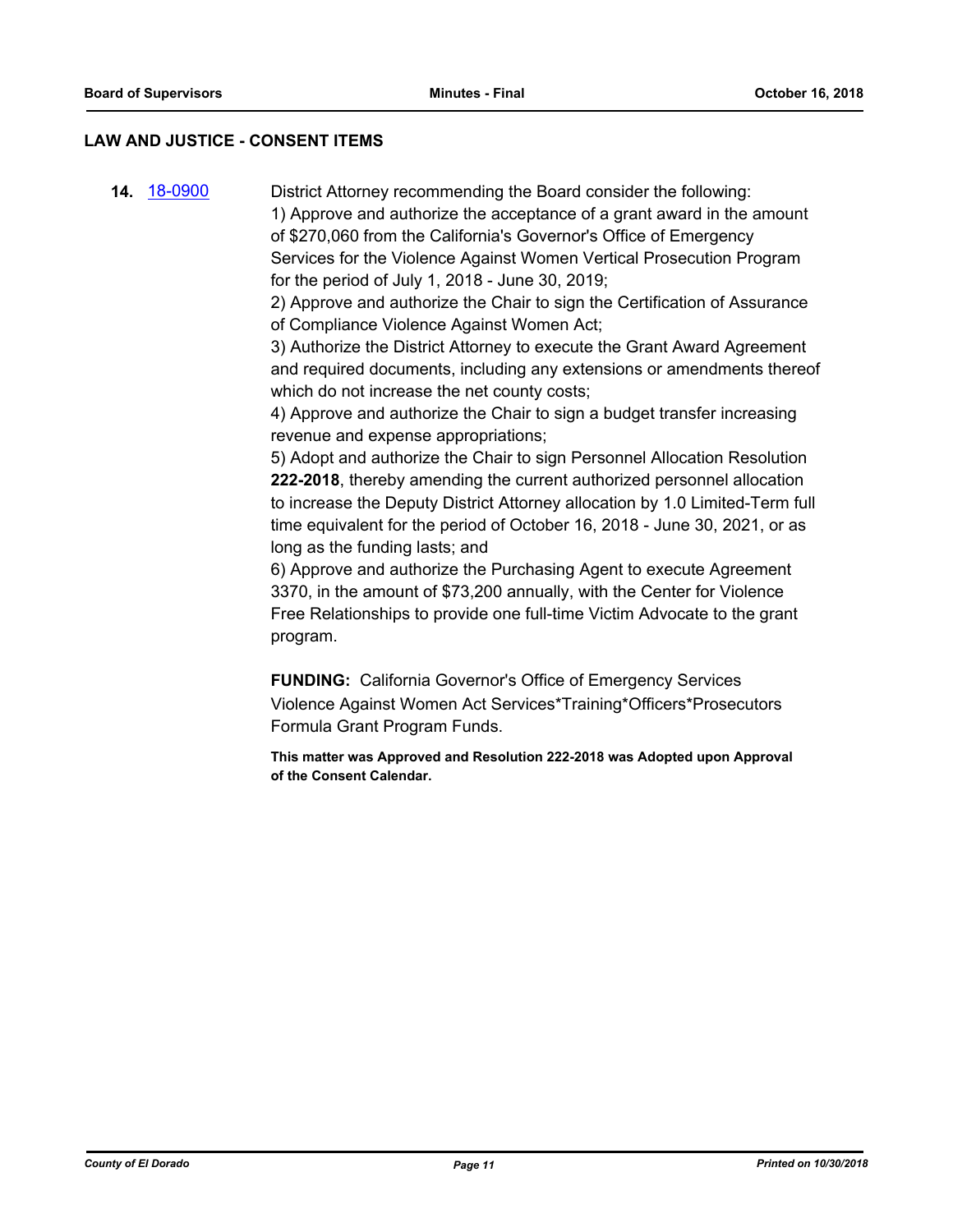**15.** [18-1189](http://eldorado.legistar.com/gateway.aspx?m=l&id=/matter.aspx?key=24539) District Attorney recommending the Board consider the following: 1) Adopt and authorize the Chair to sign Resolution **223-2018** authorizing the District Attorney to execute a Grant Award Agreement with the California Department of Insurance for the Automobile Insurance Fraud Program for Fiscal Year 2018-19 in the amount of \$231,870 including any extensions or amendments thereof which would not increase net county costs;

> 2) Adopt and authorize the Chair to sign Resolution **224-2018** authorizing the District Attorney to execute a Grant Award Agreement with the California Department of Insurance for the Workers' Compensation Insurance Fraud Program for Fiscal Year 2018-19 in the amount of \$353,173 including any extensions or amendments thereof which would not increase net county costs;

> 3) Approve and authorize the Chair to sign a budget transfer increasing revenue and expense appropriations for the Automobile Insurance Fraud Program by \$110,103 for salary and benefits;

4) Adopt and authorize the Chair to sign Personnel Allocation Resolution **225-2018** thereby amending the current authorized personnel allocation to increase the Deputy District Attorney allocation by 1.0 Limited-Term full time equivalent for the Automobile Insurance Fraud Program for the period of October 16, 2018 - October 15, 2019, or as long as the additional funding lasts;

5) Approve and authorize the Chair to sign a budget transfer increasing revenue appropriations for the Workers' Compensation Insurance Fraud Program by \$49,763 for salary and benefits, expert witness services and a replacement vehicle equipped with law enforcement equipment; and 6) Approve the addition of a vehicle to the District Attorney's Fiscal Year 2018-19 Fixed Asset List.

**FUNDING:** California Department of Insurance.

**This matter was Approved and Resolutions 223-2018, 224-2018 and 225-2018 were Adopted upon Approval of the Consent Calendar.**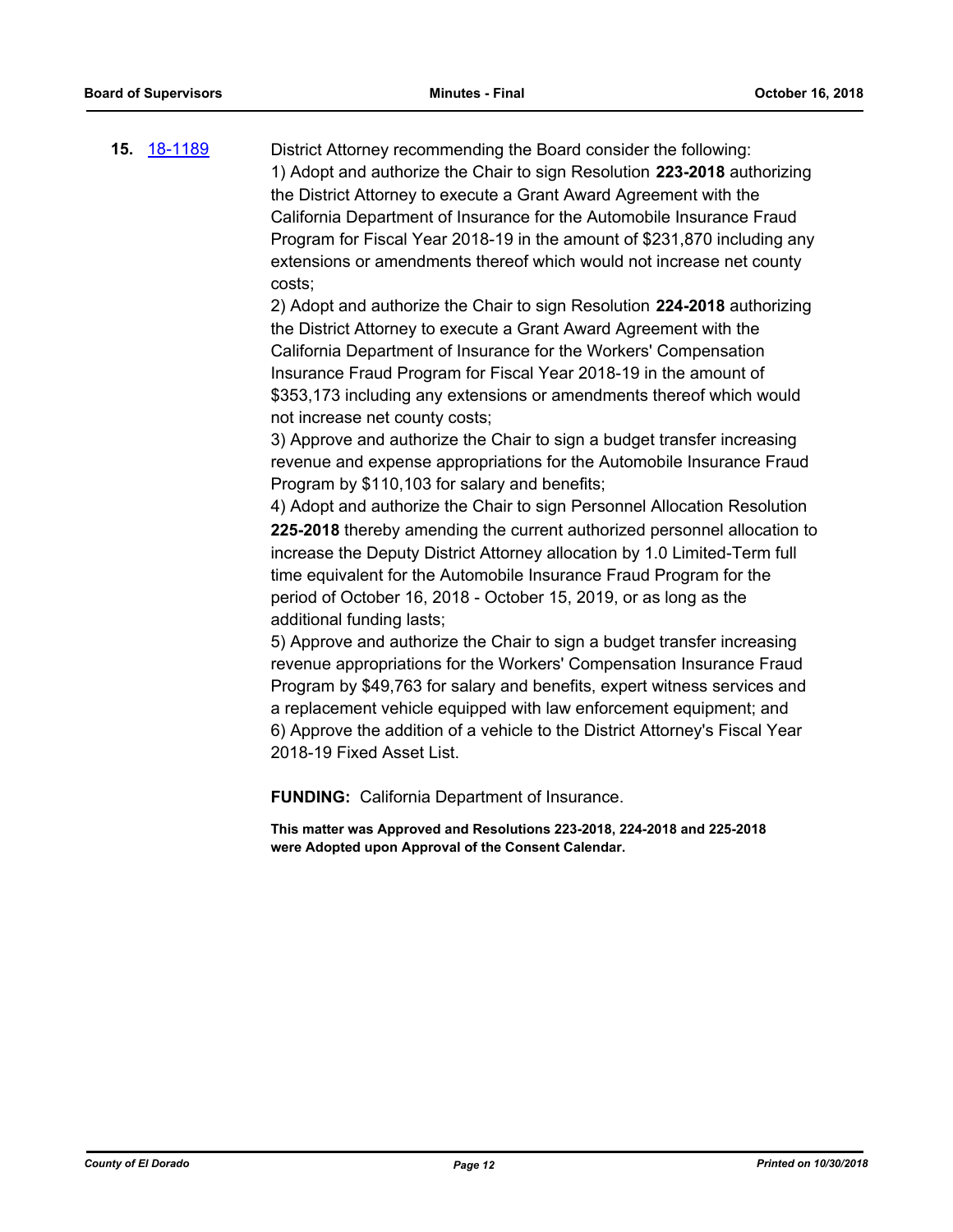**16.** [18-1533](http://eldorado.legistar.com/gateway.aspx?m=l&id=/matter.aspx?key=24884) Probation Department recommending the Board consider the following: 1) Make findings in accordance with Chapter 3.13, Section 3.13.030 County Ordinance, that it is more economical and feasible to continue to contract out to provide for the mental health needs of minors (wards) of the Probation Department as previously contracted through New Morning Youth & Family Services, Inc. Agreement 295; 2) Approve and authorize the Chair to sign Agreement 3249 with New Morning Youth & Family Services, Inc. for the provision of therapeutic counseling services. This agreement is for a three (3) year term beginning November 1, 2018, for a not to exceed amount of \$287,400; and 3) Authorize the Purchasing Agent, or designee, to execute further documents relating to Agreement for Services 3249, including amendments which do not increase the maximum dollar amount or term of the Agreement, and contingent upon approval by County Counsel and Risk Management.

## **FUNDING:** General Fund.

**This matter was Approved on the Consent Calendar.**

**17.** [18-1521](http://eldorado.legistar.com/gateway.aspx?m=l&id=/matter.aspx?key=24872) Probation Department recommending the Board consider the following: 1) Make findings in accordance with Chapter 3.13, Section 3.13.030 County Ordinance, that it is more economical and feasible to continue to contract out to provide access to proprietary cloud-based software and as-needed specialized training services to the Probation Department as previously contracted through Noble Software Group, LLC Agreement 92; 2) Approve and authorize the Chair to sign Agreement 3408 with Noble Software Group, LLC to provide training, access and use license of a proprietary cloud-based assessment service. This agreement is for a three (3) year term beginning October 28, 2018, for a not to exceed amount of \$117,607; and 3) Authorize the Purchasing Agent, or designee, to execute further documents relating to Agreement for Services 3408, including

amendments which do not increase the maximum dollar amount or term of the Agreement, and contingent upon approval by County Counsel and Risk Management.

**FUNDING:** General Fund.

**This matter was Approved on the Consent Calendar.**

## **END CONSENT CALENDAR**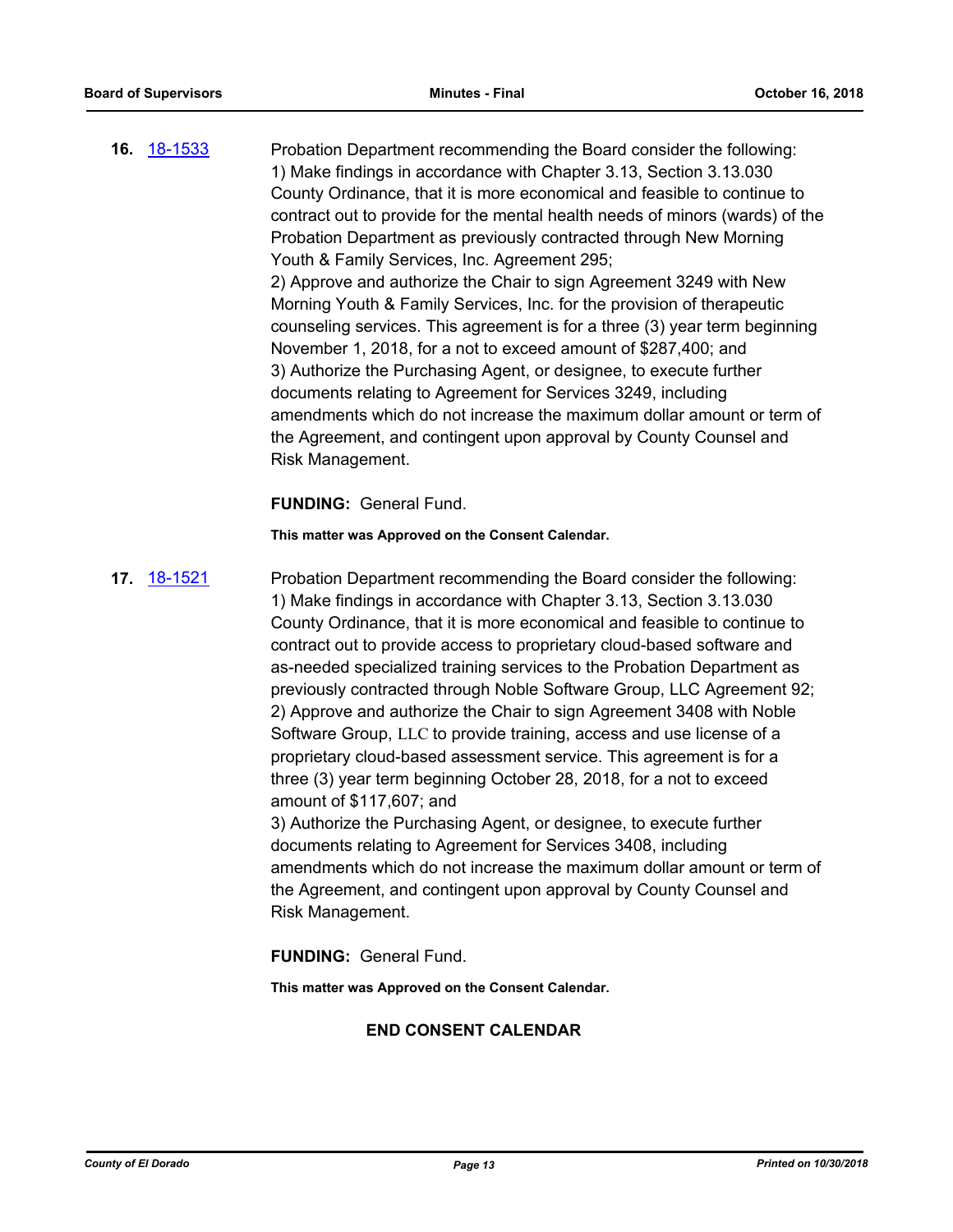## **DEPARTMENT MATTERS (Items in this category may be called at any time)**

**18.** [18-1590](http://eldorado.legistar.com/gateway.aspx?m=l&id=/matter.aspx?key=24941) Recorder-Clerk recommending the Board: 1) Recognize and acknowledge Jane Kohlstedt, Assistant County Recorder, on her retirement from the County of El Dorado after 29 years of dedicated service; and 2) Approve and authorize the Board to sign a Proclamation recognizing Jane Kohlstedt's dedication to public service and to congratulate her on her retirement on October 31, 2018. (Est. Time: 10 Min.) **Bill Schultz, Recorder-Clerk, read the Proclamation.**

**A motion was made by Supervisor Ranalli, seconded by Supervisor Novasel to Approve this matter.**

- **Yes:** 5 Veerkamp, Frentzen, Ranalli, Novasel and Hidahl
- **19.** [18-1377](http://eldorado.legistar.com/gateway.aspx?m=l&id=/matter.aspx?key=24729) HEARING Sheriff's Office recommending the Board adopt and authorize the Chair to sign Resolution **204-2018** to establish an Emergency Alarm System fee schedule to become effective 30 days from the adoption of the amendment of Title 5, Chapter 5.44 Emergency Alarm Systems El Dorado County Code of Ordinances. (Est. Time: 15 Min.)

**FUNDING:** General Fund Revenue.

**Supervisor Ranalli opened the hearing and upon conclusion of the public comment period, closed the hearing. A motion was made by Supervisor Hidahl, seconded by Supervisor Frentzen to Adopt Resolution 204-2018.**

**Yes:** 5 - Veerkamp, Frentzen, Ranalli, Novasel and Hidahl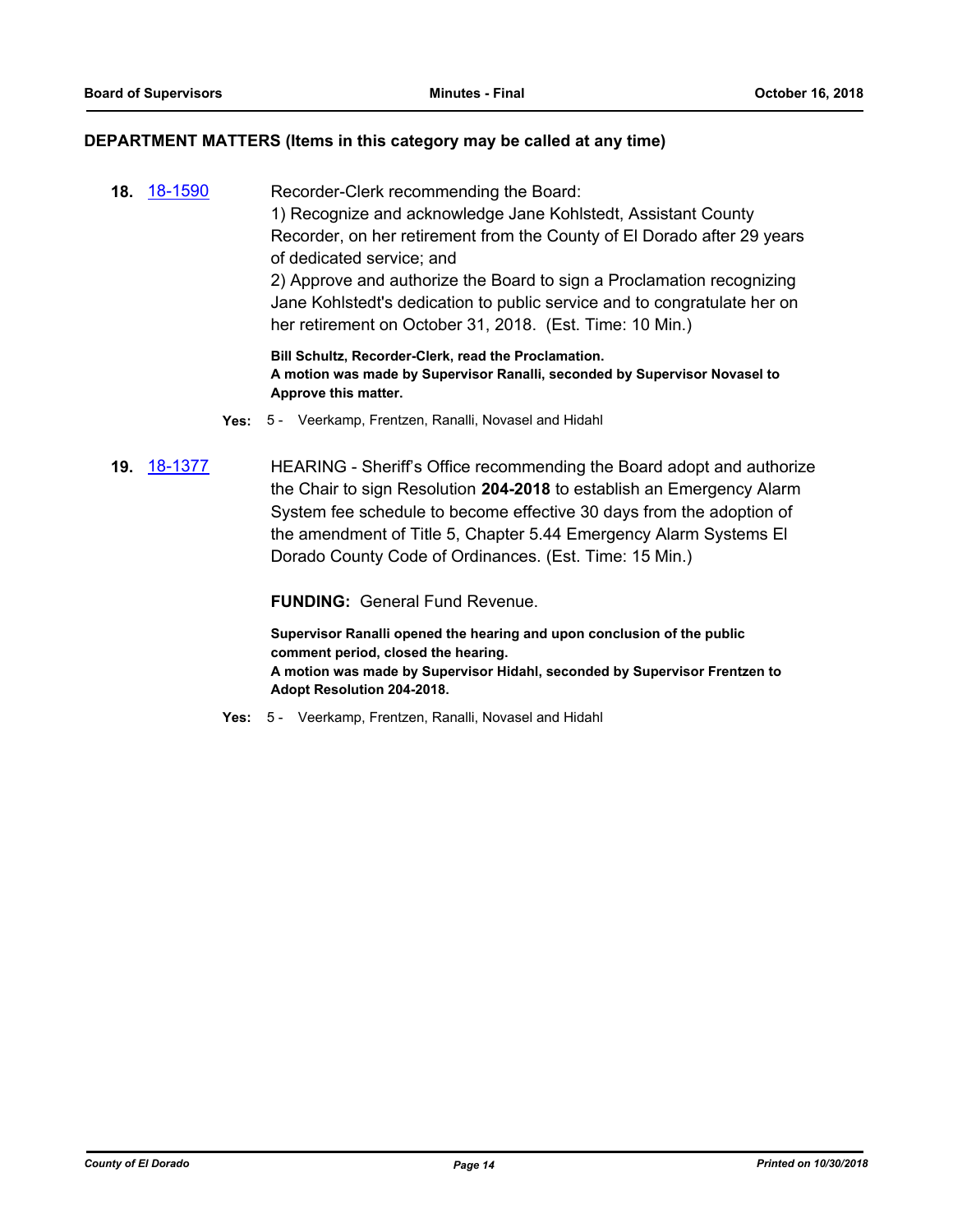**20.** [18-1496](http://eldorado.legistar.com/gateway.aspx?m=l&id=/matter.aspx?key=24847) District Attorney recommending the Board consider the following: 1) Approve and authorize the acceptance of a grant award in the amount of \$272,667 from the California's Governor's Office of Emergency Services for the Sexual Assault Law Enforcement Specialized Units Program for the period of October 1, 2018 - September 30, 2019; 2) Approve and authorize the Chair to sign the Certification of Assurance of Compliance Violence Against Women Act;

> 3) Authorize the District Attorney to execute the Grant Award Agreement and required documents, including any extensions or amendments thereof which would not increase net county costs;

4) Approve and authorize the Chair to sign a budget transfer increasing revenue and expense appropriations within the District Attorney's Office operating budget by \$153,375 for estimated grant revenue to be received in Fiscal Year 2018-19;

5) Approve the use of Supplemental Local Law Enforcement funds for Front-line law enforcement personnel and the equipment necessary to operate the Sexual Assault Law Enforcement Specialized Units Program, which will also serve as the County's cash match, and approve and authorize the Chair to sign a budget transfer increasing revenue and expense appropriations within the District Attorney's Office operating budget by \$23,816; and

6) Adopt and Authorize the Chair to sign Personnel Allocation Resolution **226-2018**, thereby amending the current authorized personnel allocation to increase the District Attorney Investigator allocation by 1.0 full time, regular equivalent.

**FUNDING:** California Governor's Office of Emergency Services Violence Against Women Act Services\*Training\*Officers\*Prosecutors Formula Grant Program Funds and Supplemental Law Enforcement Services Fund. (Est. Time: 15 Min.)

*Public Comment: M. Lane, H. Brzezinski*

**A motion was made by Supervisor Frentzen, seconded by Supervisor Ranalli to Approve this matter and Adopt Resolution 226-2018.** 

**Direction was given to the District Attorney to:**

**1) Return to the Board with a plan to fund the additional allocation after the grant funding has been exhausted with no increase from General Fund support; and**

**2) Provide reports to the Board which measure the success and efficiency of the program.**

**Yes:** 5 - Veerkamp, Frentzen, Ranalli, Novasel and Hidahl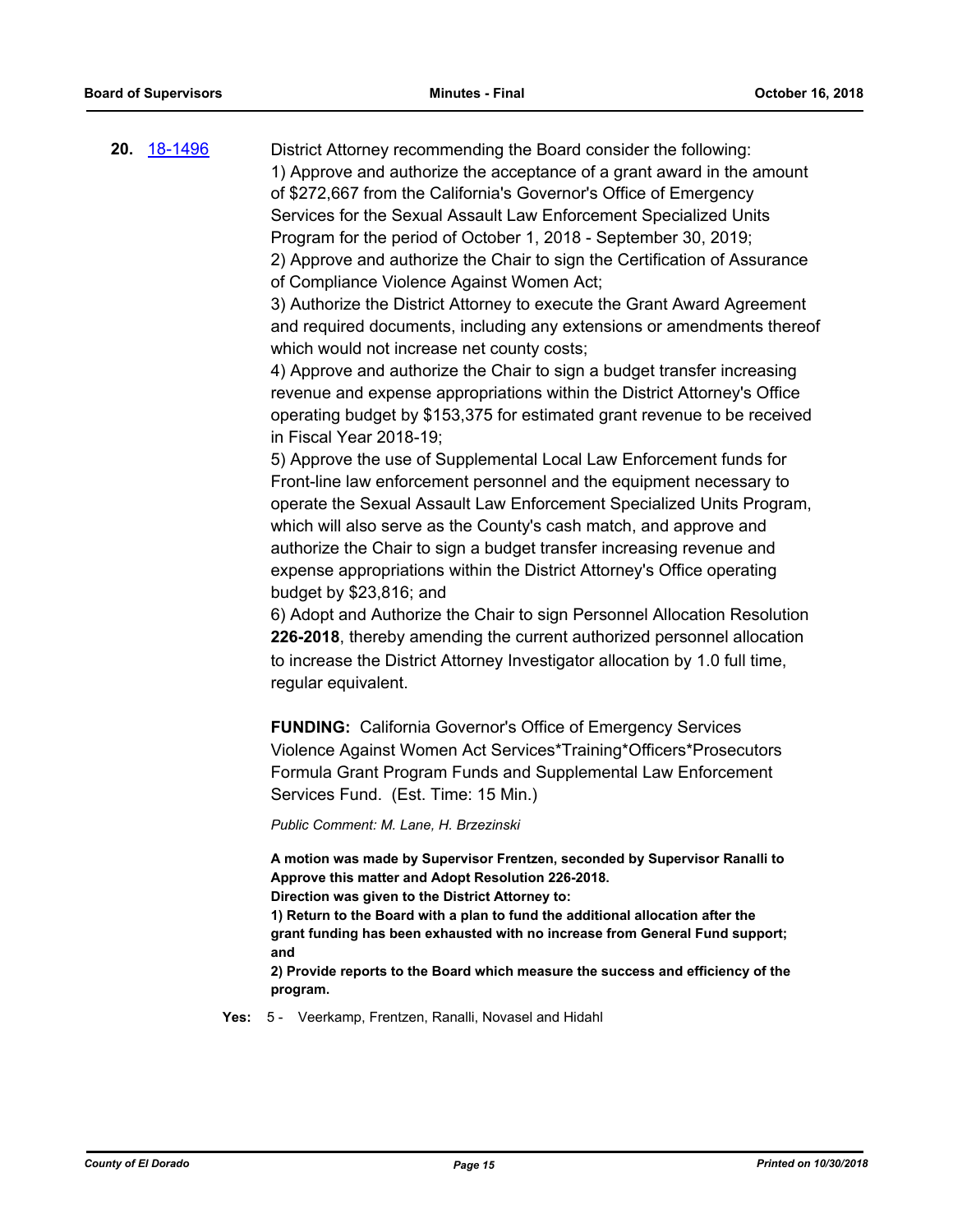## **11:00 A.M. - TIME ALLOCATION**

**21.** [18-1557](http://eldorado.legistar.com/gateway.aspx?m=l&id=/matter.aspx?key=24908) Supervisor Ranalli recommending Board: 1) Receive and file presentation provided by Henry Brzezinski, Chief El Dorado County Animal Services, Community Services Division, Health and Human Services Agency, recognizing the community volunteers who dedicate their time and knowledge to support Animal Services and the Shelter; and

2) Approve and authorize the signatures of all five Board members on Proclamations recognizing these volunteers for their service. (Est. Time: 30 Min)

*Public Comment: E. Jacoski, D. Webster, K. Heard, M. Allen*

**Supervisor Ranalli read the Proclamation. A motion was made by Supervisor Ranalli, seconded by Supervisor Novasel to Approve this matter.**

- **Yes:** 5 Veerkamp, Frentzen, Ranalli, Novasel and Hidahl
- **22.** [18-1589](http://eldorado.legistar.com/gateway.aspx?m=l&id=/matter.aspx?key=24940) Chief Administrative Office recommending the Board receive a presentation from Kathleen Dodge of the El Dorado County Chamber of Commerce - Film Commission on activities completed for Fiscal Year 2017-18. (Est. Time: 20 Min.)

**FUNDING:** N/A

**Received and Filed.**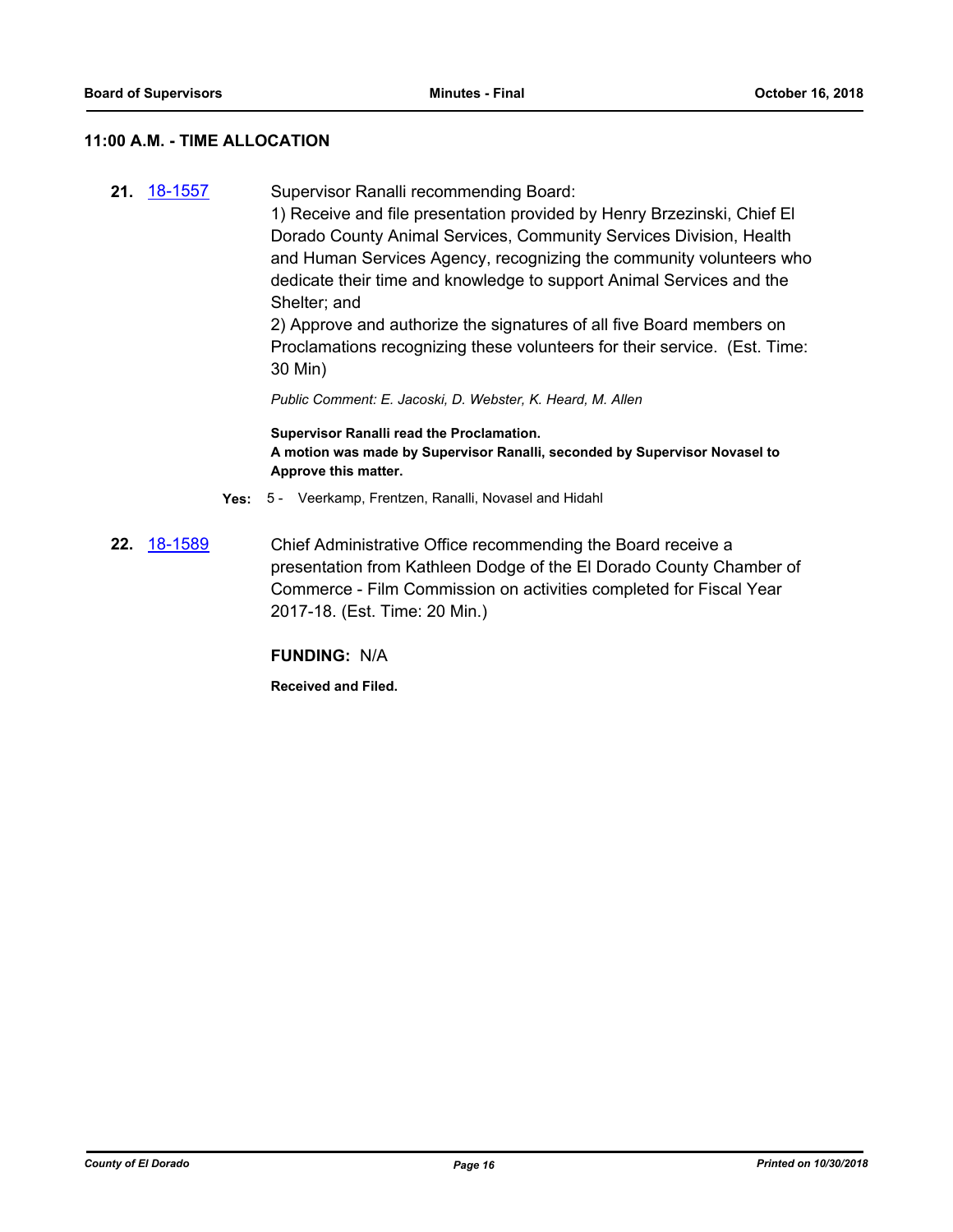#### **2:00 P.M. - TIME ALLOCATION**

**23.** [18-1567](http://eldorado.legistar.com/gateway.aspx?m=l&id=/matter.aspx?key=24918) Chief Administrative Office recommending the Board receive and file a presentation by representatives from PG&E providing information on PG&E's Community Wildfire Safety Program. (Est. Time: 30 Min.)

> *Public Comment: J. Davies, S. Beaver, L. Brent-Bumb, P. Ferrett, T. Lukini, B. Delaney, J. Rassmusum, J. Longo, K. Payne, Trish, K. Colgen, K. Holland, B. Steel*

#### **Received and Filed.**

**24.** [18-1608](http://eldorado.legistar.com/gateway.aspx?m=l&id=/matter.aspx?key=24959) Supervisor Ranalli recommending the Board receive and file presentation by Alan Ehrgott, Executive Director of the American River Conservancy, providing information on "WakamatsuFest150" a sesquicentennial festival to be hosted on June 6-9, 2019, at Wakamatsu Farm in Placerville to honor the 150th Anniversary of the first Japanese colonists' arrival in America to establish the Wakamatsu Tea and Silk Farm on June 8, 1869, and to celebrate 150 years of Japanese-American heritage, arts and cuisine. (Est. Time: 30 Min.)

#### **Received and Filed.**

**25.** [18-1561](http://eldorado.legistar.com/gateway.aspx?m=l&id=/matter.aspx?key=24912) Supervisor Ranalli recommending the Board receive a presentation by Janet Sambucetti, President of the El Dorado County Chapter of People to People and the youth delegates who participated in this year's People to People Youth Summit in Warabi, Japan, that provides details on the delegates' experiences as guests of the City of Warabi, Japan. (Est. Time: 20 Min.)

**Received and Filed.**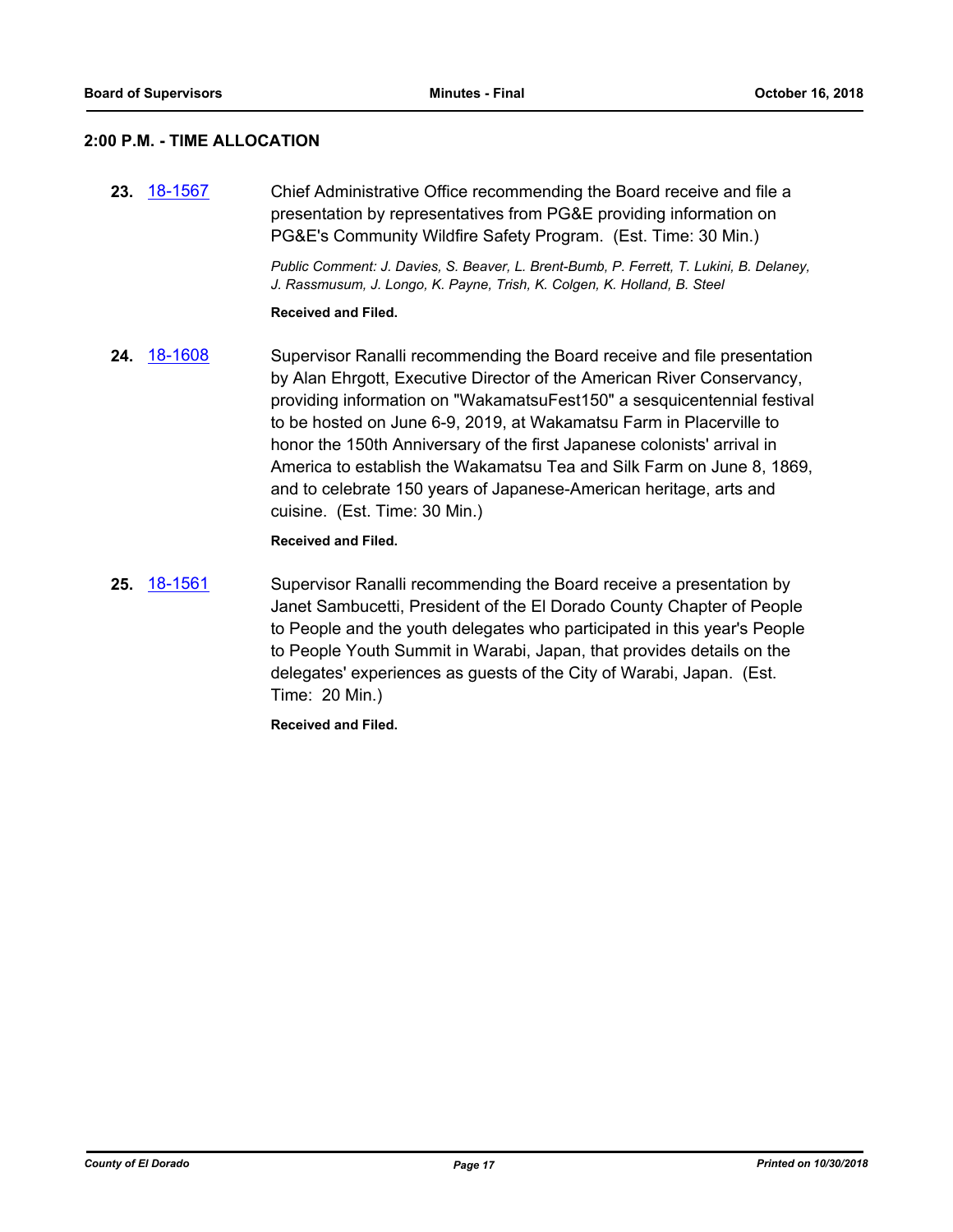### **ITEMS TO/FROM SUPERVISORS**

**Supervisor Frentzen reported on the following: Walk to School Day. Water Agency meeting. Pioneer Elementary School presentation. El Dorado Hills park tour. Fire Advisory Board meeting. Human Rights Commission. El Dorado Hills business blender.**

**Supervisor Veerkamp reported on the following: Water Agency meeting. Apple Farm pilot project meeting debrief. Fire Advisory Board meeting.**

**Supervisor Novasel reported on the following: California Tahoe Conservancy tour. Tahoe Transit. Homecoming for South Tahoe High School. Senior dinner. Welcome speaker for the Soroptimist. Human Rights Commission. Lake Tahoe marathon.**

**Supervisor Hidahl reported on the following: Walk to School Day. Stepping Up Initiative. El Dorado Hills business blender. El Dorado Hills APAC meeting. Cal ID Ran meeting.**

**Supervisor Ranalli reported on the following: Walk to School Day. Juvenile Hall lunch. Annual leadership dinner. Greenwood fund raiser this weekend.**

## **CAO UPDATE**

**Don Ashton, Chief Administrative Officer, reported on the following: Gas sharing meeting with El Dorado County Office of Education. City of South Lake Tahoe meeting.**

#### **ADJOURNED AT 5:15 P.M.**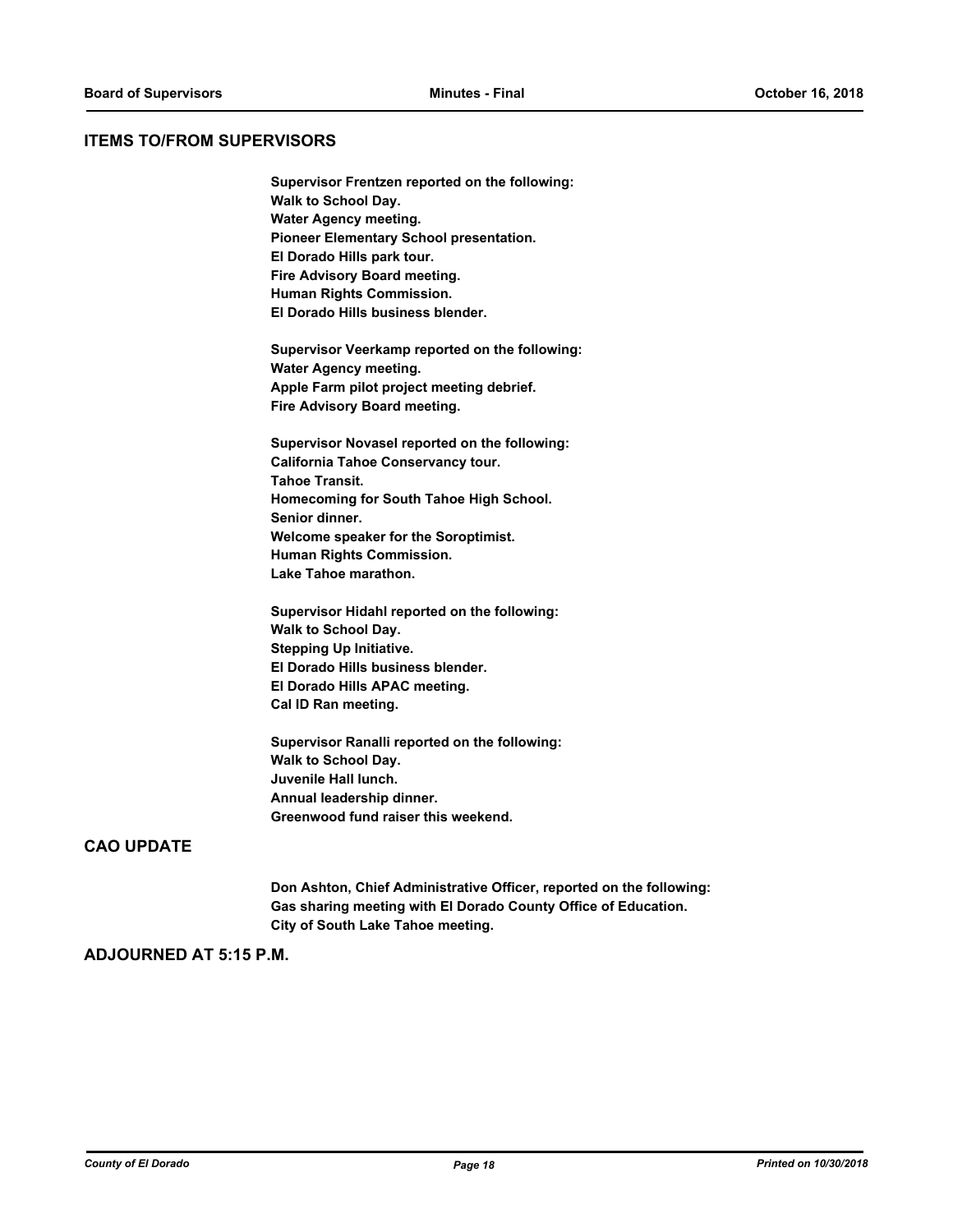## **CLOSED SESSION**

**26.** [18-1604](http://eldorado.legistar.com/gateway.aspx?m=l&id=/matter.aspx?key=24955) **Conference with Legal Counsel - Existing Litigation** pursuant to Government Code Section 54956.9(d)(1). Title:Courtside Manor Homeowners Association v. County of El Dorado; El Dorado County Board of Supervisors; and Does 1 to 20; Sergei Oleshko and CoreCare Foundation, Real Parties in Interest (El Dorado County Superior Court Case No. PC20180494). Number of potential cases: (1). (Est. Time: 5 Min.)

> **By a unanimous 5-0 vote, the Board authorized the defense of the litigation titled Courtside Manor Homeowners Association v County of El Dorado; El Dorado County Board of Supervisors and several Does. The defense will be conducted by County Counsel's office. The Board authorized County Counsel to tender the defense to the developer and real party in interest and also if appropriate to enter into a joint defense agreement in this matter.**

**27.** [18-1611](http://eldorado.legistar.com/gateway.aspx?m=l&id=/matter.aspx?key=24962) **Conference with Legal Counsel - Existing Litigation** pursuant to Government Code Section 54956.9(d)(1). Title: Thomas Austin and Helen Austin v. the County of El Dorado, and Does 1 through 50, El Dorado County Superior Court Case PC20150633; Number of potential cases: (1). (Est. Time: 5 Min.)

**No Action Reported. All five Supervisors participated.**

**28.** [18-1606](http://eldorado.legistar.com/gateway.aspx?m=l&id=/matter.aspx?key=24957) **Pursuant to Government Code Section 54956.8 - Conference with Real Property Negotiator**: This body will hold a closed session to give instructions to its negotiator for the Diamond Springs Parkway - Phase 1B Project regarding the real properties located in Diamond Springs with APNs 327-270-43 and 327-270-46, owned by James E. Teter and Elizabeth Ann Teter, Trustees under The Teter 1991 Revocable Living Trust dated July 22, 1991, and 327-270-50, owned by James E. Teter and Elizabeth Ann Teter, as Trustees under "The Teter Family Trust", Declaration of Trust dated April 4, 1978.

> Instructions to El Dorado County's negotiator will concern price and terms of payment. Kyle Lassner, Right-of-Way Supervisor, will be the negotiator on behalf of El Dorado County. The parties with whom El Dorado County's negotiator may negotiate are those parties identified above and their agents and successors. (Est. Time: 5 Min.)

**No Action Reported. All five Supervisors participated.**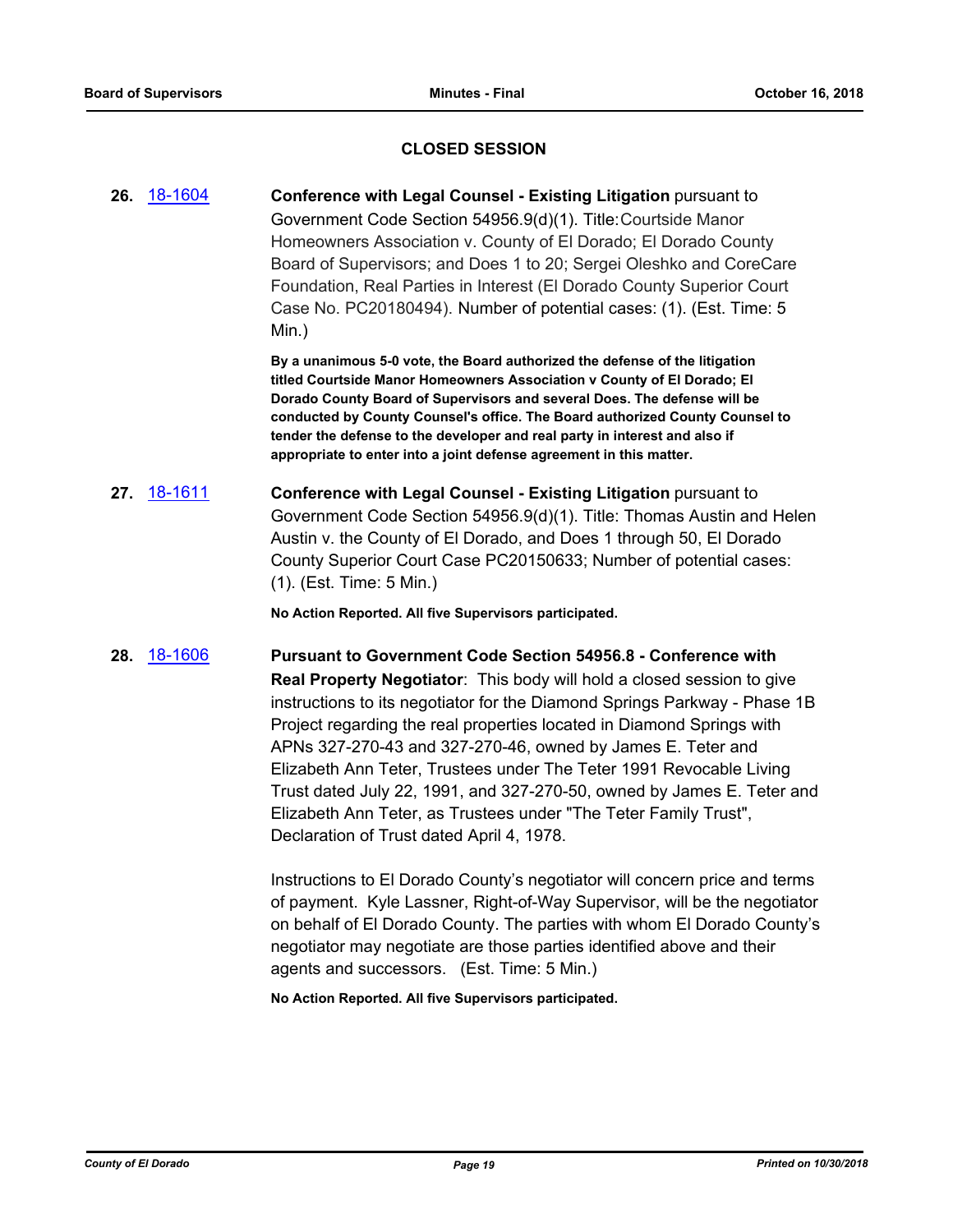**29.** [18-1607](http://eldorado.legistar.com/gateway.aspx?m=l&id=/matter.aspx?key=24958) **Pursuant to Government Code Section 54956.8 - Conference with Real Property Negotiator**: This body will hold a closed session to give instructions to its negotiator for the Diamond Springs Parkway - Phase 1B Project regarding the real properties located in Diamond Springs with APNs 051-250-51 and 051-250-54, owned by Michael D. Lindeman and Lorraine D. Lindeman, Trustees of the Lindeman Family 2005 Trust dated October 17, 2005.

> Instructions to El Dorado County's negotiator will concern price and terms of payment and agreement. Kyle Lassner, Right-of-Way Supervisor, will be the negotiator on behalf of El Dorado County. The parties with whom El Dorado County's negotiator may negotiate are those parties identified above and their agents and successors. (Est. Time: 5 Min.)

**No Action Reported. All five Supervisors participated.**

**30.** [18-1577](http://eldorado.legistar.com/gateway.aspx?m=l&id=/matter.aspx?key=24928) **Conference with Legal Counsel - Initiation of Litigation** pursuant to Government Code Section 54956.9(d)(4). Number of potential cases: (1). (Est. Time: 10 Min.)

**By a unanimous 5-0 vote, the Board Continued this matter off Calendar.**